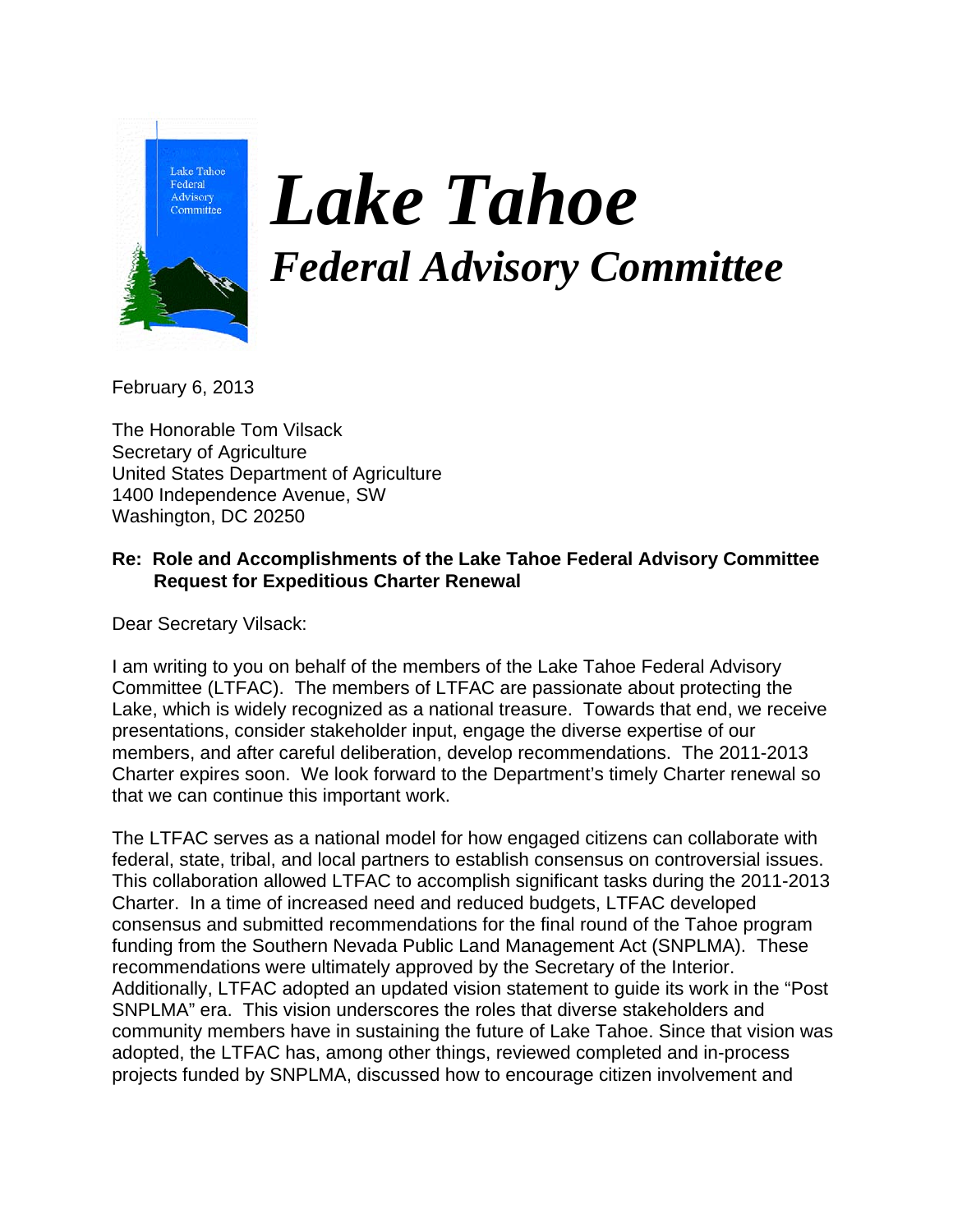stewardship, explored new funding strategies, and received an update about the continued threat posed by aquatic invasive species.

This collaboration also allowed the LTFAC to function as an important voice for accountability, focusing not just on the financial, but also on the need for the accountability and transparency that federal partners must have to be effective in the broader partnership between the States of California and Nevada, Washoe Tribe, and the many stakeholders who are concerned with the economic and environmental health of Lake Tahoe.

LTFAC wholeheartedly encourages you to visit Lake Tahoe to see first-hand the strength of the collaboration that has been developed. We suggest that the 2013 Lake Tahoe Summit scheduled for this coming August would be an excellent opportunity for this visit. We would appreciate the chance to work with USDA Forest Service regional and local officials to host your tour so you can attend and participate in the forum of federal, state, local and regional officials, involved stakeholders, and members of the public. Participants include members of Congress and the governors of California and Nevada. This year's host will be U.S. Senate Majority Leader Harry Reid. There is great tradition in this forum. 2013 will mark the  $17<sup>th</sup>$  annual Summit, dating back to the historic visit of President Clinton, Vice President Gore and several of their cabinet officials, including then-Secretary of Agriculture Dan Glickman.

In closing, we thank you for the honor of your appointment as members of the Lake Tahoe Federal Advisory Committee to serve the Department of Agriculture and the Lake Tahoe Federal Interagency Partnership.

Very sincerely yours,

*/s/Steve Teshara* 

Steve Teshara Chair, Lake Tahoe Federal Advisory Committee

cc: Mr. Randy Moore, Regional Forester, USDA Forest Service, Region 5 Ms. Nancy Gibson, Forest Supervisor, Lake Tahoe Basin Management Unit Mr. Jeff Marsolais, Deputy Forest Supervisor, Designated Federal Official, LTFAC Members, Lake Tahoe Federal Advisory Committee

Note: Specifically, the LTFAC is chartered under the Federal Advisory Committee Act. Our purpose is to provide advice to the Secretary of Agriculture and to the Federal Interagency Partnership, established by Executive Order 13057, on how the Partnership can best fulfill its duties pursuant to that order to protect the extraordinary natural,